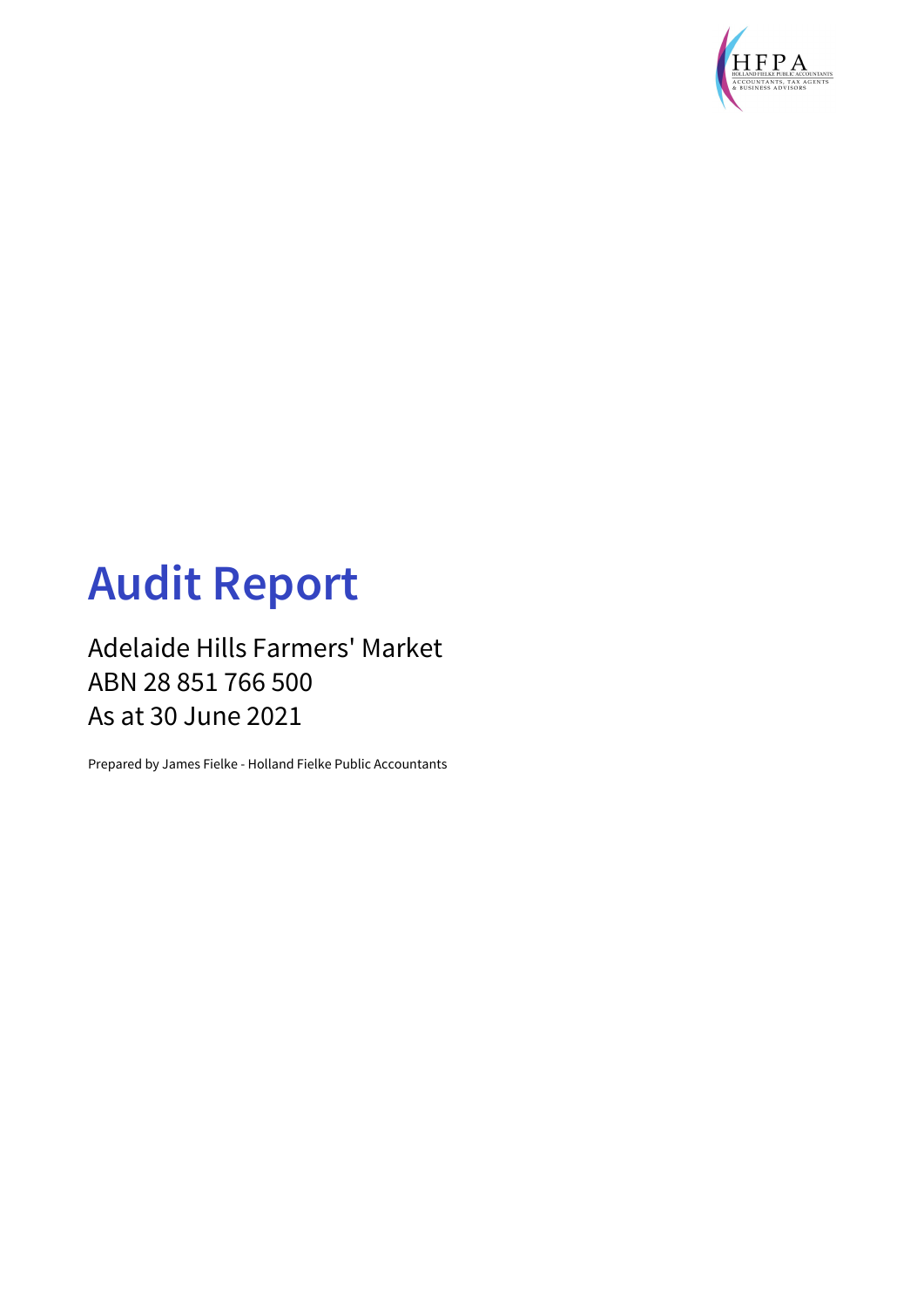

# **Contents**

- **3** Auditor's Report
- **4** Income and Expenditure Statement
- **5** Assets & Liabilities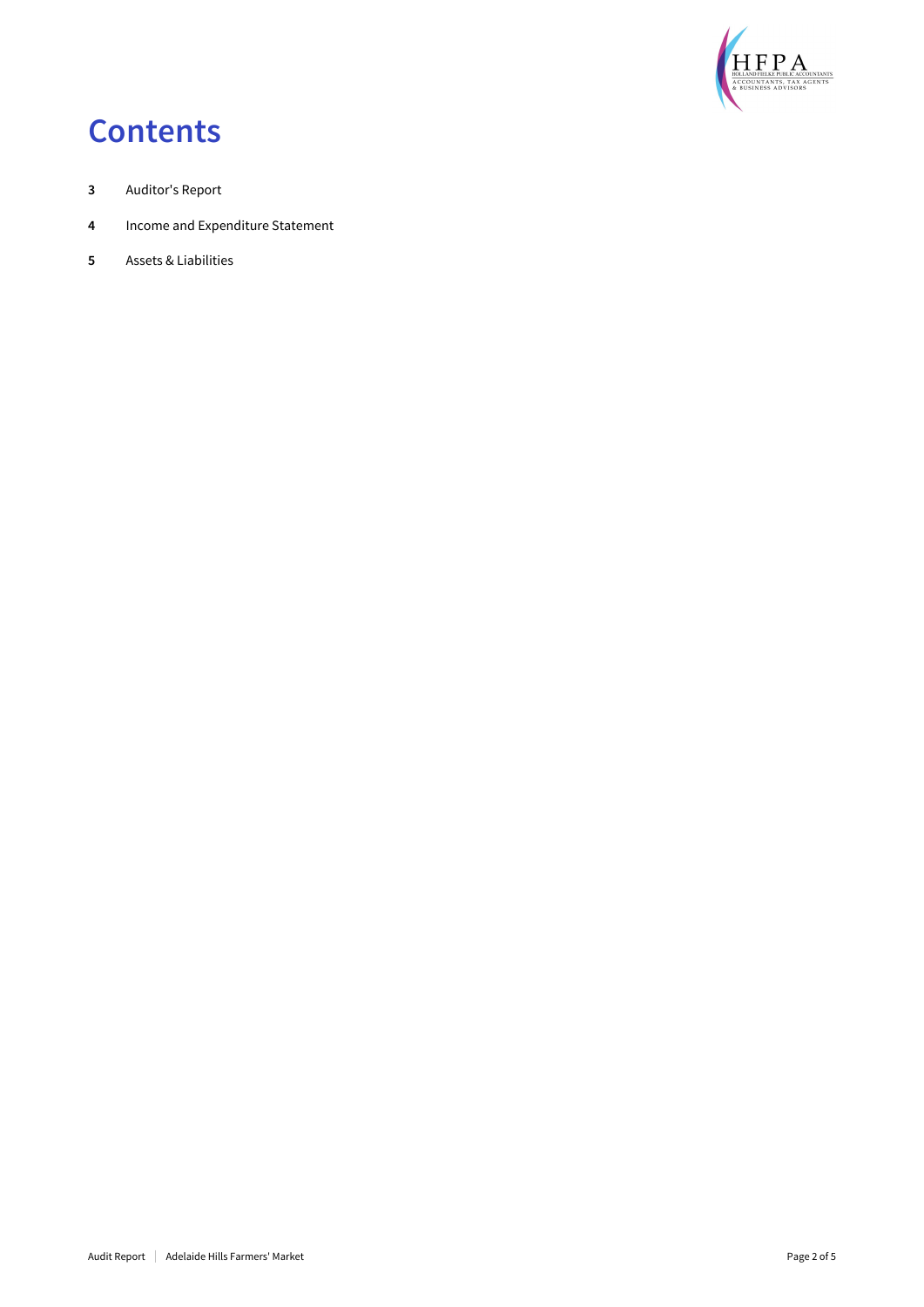

# **Auditor's Report**

### **Adelaide Hills Farmers' Market For the year ended 30 June 2021**

#### **Independent Auditors Report to the members of the Association**

We have audited the accompanying financial report, being a special purpose financial report, of Adelaide Hills Farmers' Market (the association), which comprises the committee's report,the assets and liabilities statement as at 30 June 2021, the income and expenditure statement for the year then ended, cash flow statement, notes comprising a summary of significant accounting policies and other explanatory information, and the certification by members of the committee on the annual statements giving a true and fair view of the financial position and performance of the association.

#### **Committee's Responsibility for the Financial Report**

The committee of Adelaide Hills Farmers' Market is responsible for the preparation and fair presentation of the financial report, and has determined that the basis of preparation described in Note 1 is appropriate to meet the requirements of the Australian Auditing Standards and is appropriate to meet the needs of the members. The committee's responsibility also includes such internal control as the committee determines is necessary to enable the preparation and fair presentation of a financial report that is free from material misstatement, whether due to fraud or error.

#### **Auditor's Responsibility**

Our responsibility is to express an opinion on the financial report based on our audit. We have conducted our audit in accordance with Australian Auditing Standards. Those standards require that we comply with relevant ethical requirements relating to audit engagements and plan and perform the audit to obtain reasonable assurance whether the financial report is free from material misstatement.

An audit involves performing procedures to obtain audit evidence about the amounts and disclosures in the financial report. The procedures selected depend on the auditor's judgment, including the assessment of the risks of material misstatement of the financial report, whether due to fraud or error. In making those risk assessments, the auditor considers internal control relevant to the association's preparation and fair presentation of the financial report, in order to design audit procedures that are appropriate in the circumstances, but not for the purpose of expressing an opinion on the effectiveness of the association's internal control. An audit also includes evaluating the appropriateness of accounting policies used and the reasonableness of accounting estimates made by the committee, as well as evaluating the overall presentation of the financial report.

We believe that the audit evidence we have obtained is sufficient and appropriate to provide a basis for our audit opinion.

#### **Opinion**

In our opinion, the financial report presents fairly, in all material respects the financial position of Adelaide Hills Farmers' Market as at 30 June 2021 and (of) its financial performance for the year then ended in accordance with the accounting policies described in Note 1 to the financial statements, and the requirements of the Australian Auditing Standards Board.

James Fielke - MComm (Acc), MIPA FFA

Holland Fielke Public Accountants

8 Victoria Road, Mount Barker SA 5251

October 13, 2021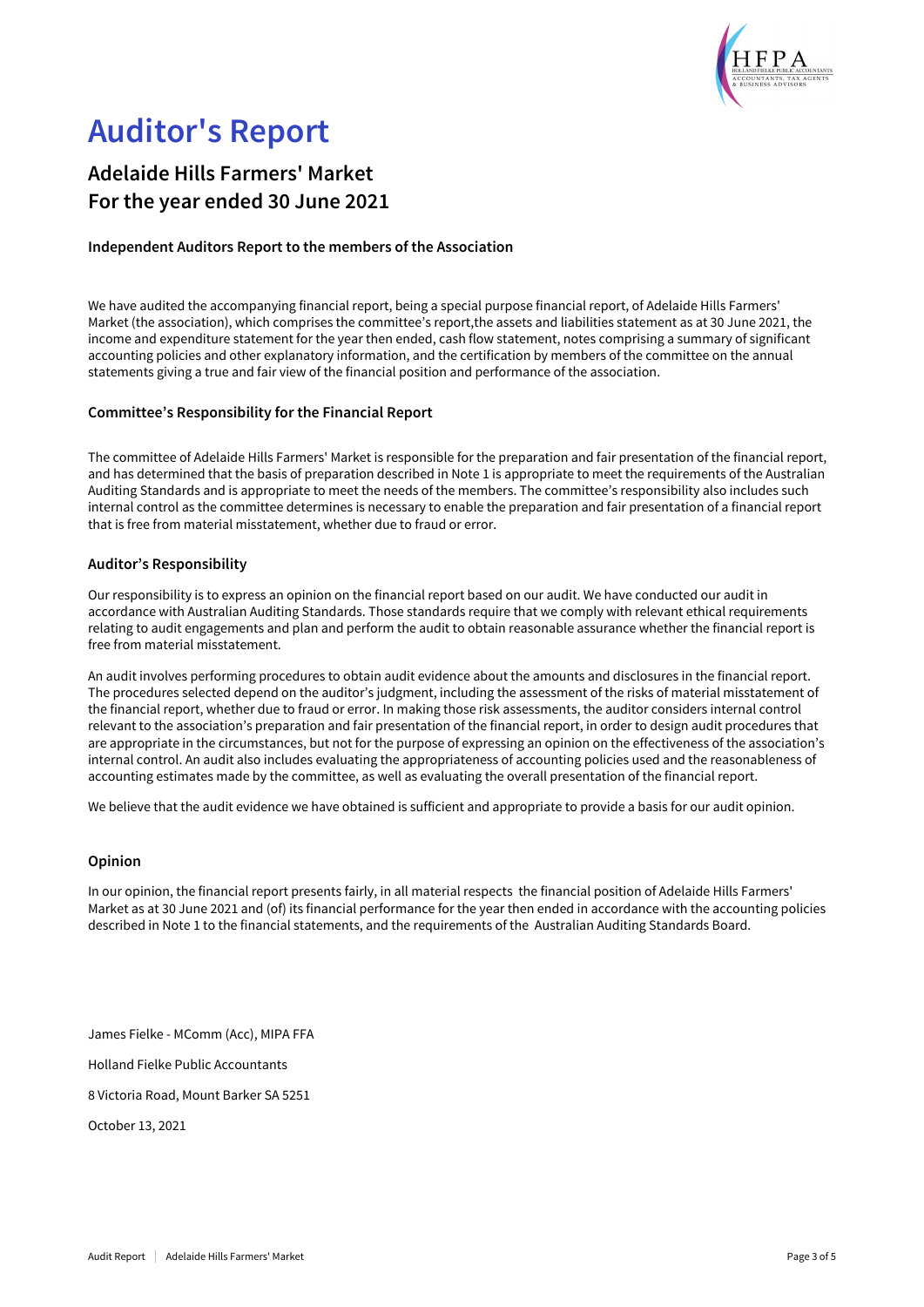

# **Income and Expenditure Statement**

### **Adelaide Hills Farmers' Market For the year ended 30 June 2021**

|                                         | 2021    |
|-----------------------------------------|---------|
| <b>Gross Surplus</b>                    |         |
| Income                                  |         |
| Membership Fees                         | 76,069  |
| Equipment Hire Income                   | 1,523   |
| Interest Income                         | 13      |
| <b>Grants Received</b>                  | 2,000   |
| Merchandise and Other Revenue           | 25,321  |
| <b>Total Income</b>                     | 104,926 |
| Expenditure                             |         |
| Advertising and Marketing               | 2,078   |
| <b>Bank Fees and Commissions</b>        | (582)   |
| <b>Busking and Entertainment</b>        | 1,150   |
| Consulting & Accounting                 | 1,395   |
| <b>Contractor Expenses</b>              | 5,235   |
| Counseling services for staff           | 682     |
| Fleurieu Milk Co. Expenses              | 1,711   |
| <b>General Market Expenses</b>          | 9,241   |
| Insurance                               | 2,539   |
| Monthly Event Costs                     | 554     |
| <b>Office Expenses</b>                  | 2,442   |
| Reimbursements                          | 275     |
| Repairs and Maintenance                 | 944     |
| Subscriptions & Memberships             | 264     |
| Telephone and Internet                  | 695     |
| Wages and Volunteer Expenditure         | 44,425  |
| Superannuation                          | 4,016   |
| Workcover                               | 632     |
| <b>Total Expenditure</b>                | 77,695  |
| <b>Current Year Surplus / (Deficit)</b> | 27,231  |

The accompanying notes form part of these financial statements. These statements should be read in conjunction with the attached compilation report.